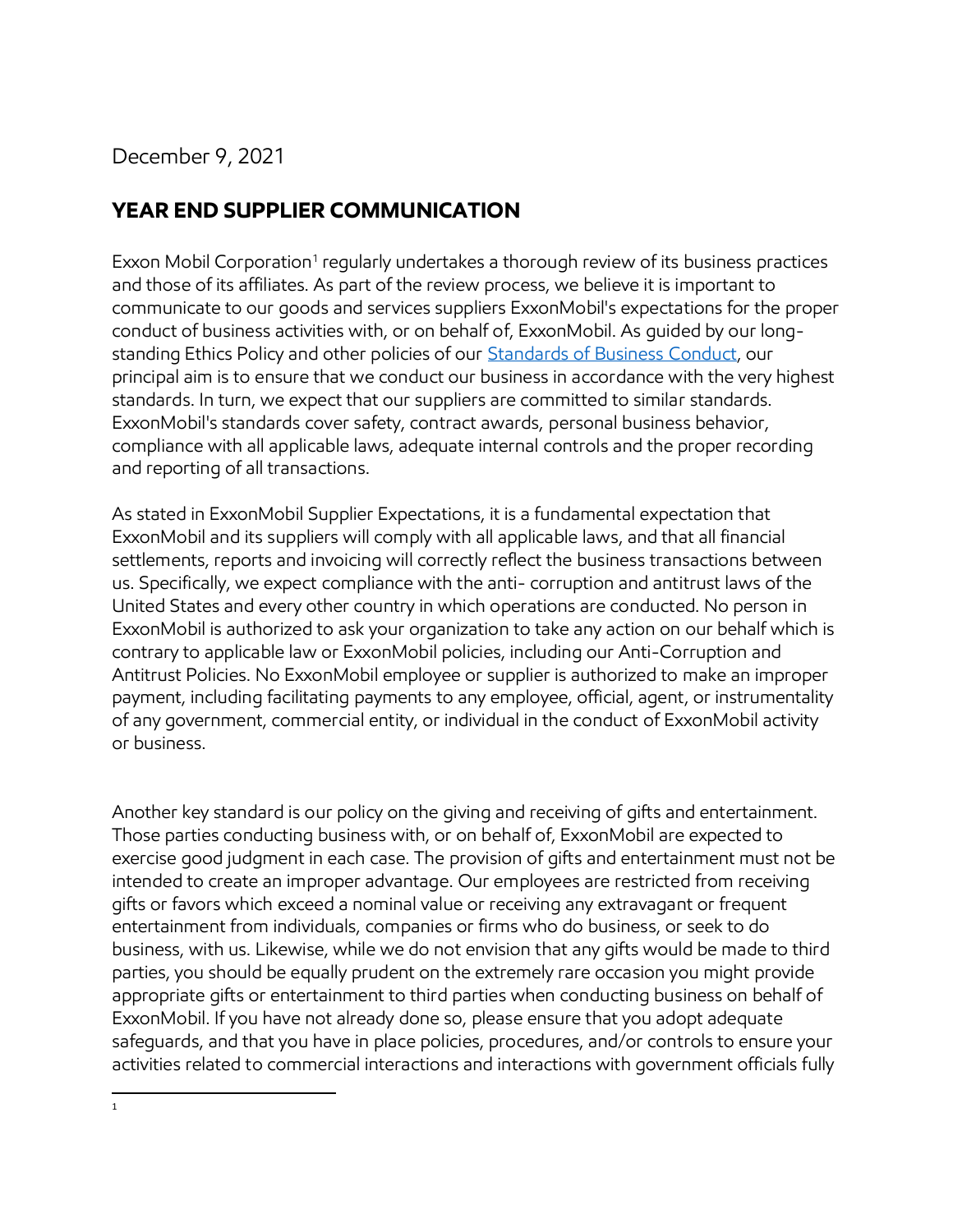comply with applicable anti- corruption laws and the expectations of ExxonMobil outlined above.

ExxonMobil is committed to respecting human rights, and we expect the same of our suppliers. Our [Supplier Expectations](https://corporate.exxonmobil.com/Sustainability/Sustainability-Report/Social/Supplier-vendor-and-contractor-expectations) with regards to human rights include conducting operations and business practices, as well as managing activities, in a manner consistent with the following key international human rights frameworks:

- the International Labour Organization's 1998 Declaration on Fundamental Principles and Rights at Work, covering elimination of child labor, forced labor, workplace discrimination, and recognition of freedom of association; and
- the United Nations Guiding Principles on Business and Human Rights (UNGPs) in effect as of 2011.

ExxonMobil is committed to a safe, healthy, and productive work environment for our employees, contractor employees and others who access ExxonMobil property, sites, and facilities. ExxonMobil's expectation is that you have and enforce an alcohol and drug program that at a minimum meets the requirements set forth in the agreement. Elements of an acceptable Contractor's program should include, but are not limited to the:

1) Prohibition, while on Company Premises (including off-duty time) of Contractor Personnel use, possession, sale, manufacture, distribution, concealment, or transport of any Prohibited Substance, which would include alcohol and potentially impairing medications used without a prescription or in a manner inconsistent with the prescription or directions for usage, e.g. some Prescription Drugs or over-the-counter medications or herbal medicines.

2) Prohibition of any (1) drug or alcohol-related paraphernalia used or designed for use in testing, packaging, storing, injecting, ingesting, inhaling or otherwise introducing into the human body any Prohibited Substance, (2) paraphernalia or substance used or designed for use to dilute, substitute, or adulterate any alcohol or drug test specimen or to otherwise obstruct the alcohol or drug testing process.

3) Removal of Contractor Personnel from Company Work following non-compliance with any aspect of the

Contractor program or the requirements set forth in the alcohol and drug exhibit in the agreement.

4) Commitment to comply with all applicable drug and alcohol related laws and regulations.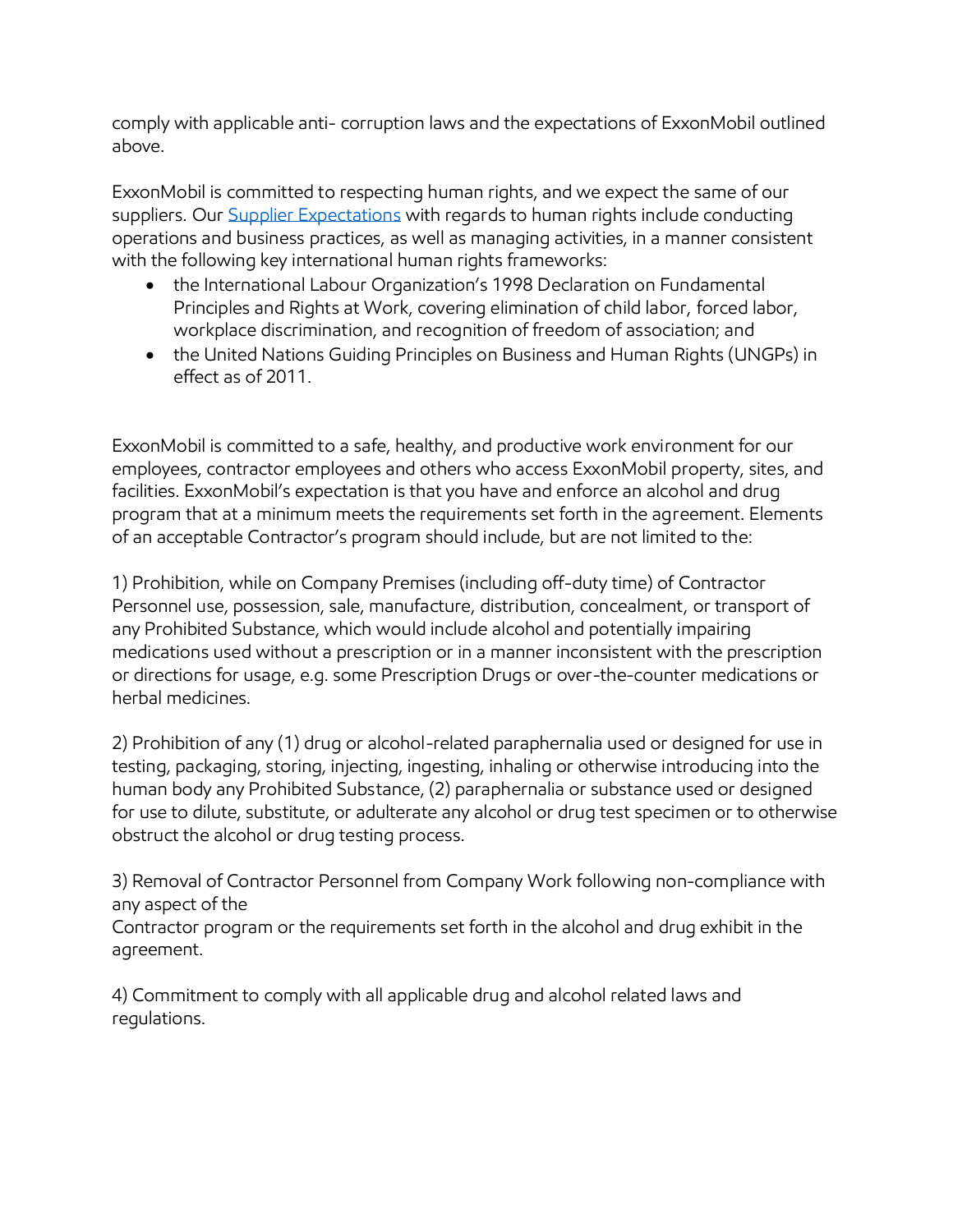Concerning the alcohol and drug test panel (including screening and confirmation cutoff levels) – if any - specified by the Alcohol and Drug Exhibit of your agreement with ExxonMobil, the following must be complied with:

A) **For agreements containing the Alcohol and Drug Exhibit requiring that alcohol and drug testing, at a minimum, be compliant with the U.S. DOT panel**, you may elect to use 1) a panel that meets the U.S. DOT drug panel, 2) a panel that exceeds the U.S. DOT drug panel, or 3) the ExxonMobil drug panel, except to the extent any of these panels is preempted by local law.

B) **For agreements containing the Alcohol and Drug Exhibit requiring that alcohol and drug testing, at a minimum, be compliant with the ExxonMobil panel**, you may elect to use 1) the ExxonMobil panel, or 2) a panel that exceeds the ExxonMobil panel (including screening and confirmation levels), except to the extent either of these panels is preempted by local law.

This information is offered only to clarify the relevant language in your existing agreement(s) and does not create any additional contractual obligation. Capitalized terms should be understood as those terms are defined in the relevant A&D Exhibit.

While you may be organized outside of the United States, it is imperative that, in providing goods and services to ExxonMobil affiliates worldwide, you not deal with any entities, organizations, persons, or vessels with which a U.S. person could not deal and that you not provide to ExxonMobil any goods or services in which a U.S. person could not deal, for example goods manufactured or extracted in a country subject to comprehensive U.S. sanctions. The countries and territories currently under comprehensive U.S. sanctions are Crimea, Cuba, Iran, North Korea, and Syria. The U.S. also imposes comprehensive sanctions against persons, entities, and vessels on the U.S. Treasury Department Office of Foreign Assets Control's List of Specially Designated Nationals and Blocked Persons ("SDN"), including any entities or vessels owned directly or indirectly, individually or in the aggregate, 50% or more by one or more SDNs, and it imposes more limited sanctions against Russia and Venezuela. We fully expect you to be aware of applicable sanctions and export controls, including relevant EU or other applicable sanctions and export controls and, in providing goods or services to ExxonMobil affiliates worldwide, we expect that you not deal with any sanctioned party or provide to ExxonMobil any goods or services with which a U.S. person cannot deal. Should you have any questions about what entities, organizations, persons, or vessels are sanctioned, please consult with an attorney experienced in such matters.

ExxonMobil expends considerable resources protecting our data, including defending our computer network from the increased risk of sophisticated cyber-attacks and stewarding personal information according to regulatory requirements.

This communication reinforces ExxonMobil's expectation that you take appropriate steps to protect information (electronic and hardcopy) and information systems in your control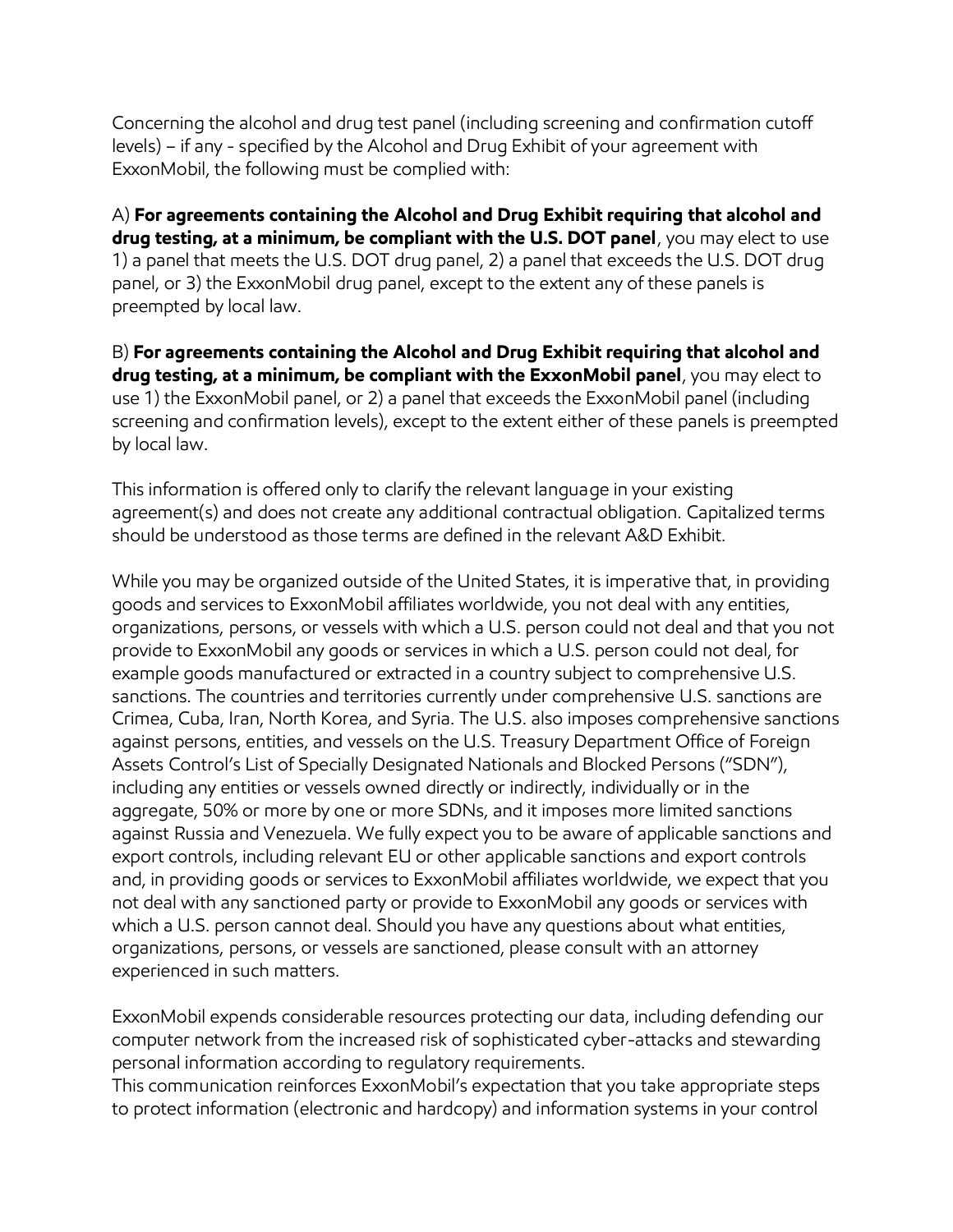from new and evolving risks of cyber attackers. You should maintain appropriate data protection and cybersecurity measures based on professional guidance and best practices.

If there are circumstances where you suspect information related to ExxonMobil is compromised, you should promptly bring such circumstances to our attention. Please contact ExxonMobil if you have any suspicions as to whether an email purportedly from ExxonMobil is actually from our company. Also, we request that you regularly train your personnel on cybersecurity, including training to be alert to cybersecurity attacks that rely on personal inattention, such as "phishing" attacks or other suspicious emails containing attachments or links that could potentially compromise computer systems.

More and more countries around the world are adopting data protection or data privacy laws, which regulate the collection and processing of information, including personal information. These laws deal not only with how such information is collected and stored, but also the purpose(s) for which it is used. In addition, in many countries there are also particular restrictions on how personal information is transferred across national borders and to third parties.

ExxonMobil is committed to protecting the personal information of its employees, contractors, vendors, customers and other third parties with whom it deals. If you have not already done so, please ensure that you adopt adequate safeguards to keep all personal data used pursuant to your agreement with ExxonMobil secure, and that you have controls and tools in place to ensure compliance with applicable data privacy laws.

We also ask you to be alert to the potential for Illegal Information Brokering where persons approach suppliers offering confidential information that is used to obtain business through corruption of the competitive bidding process. Such practice is illegal and we ask that you report the occurrence of any such incident.

It is your responsibility to communicate the expectations of the above paragraphs to all subcontractors that work for you on ExxonMobil projects or sites.

Finally, we expect that all financial data shall be complete and accurately recorded and all invoices to ExxonMobil accurately reflect pricing, payment terms, and other provisions as stated in your contract with us.

We are committed that contracts and other awards are made in a fair manner. We encourage you to contact us if you are aware of any practices which fail to meet these standards or if you have any concerns in this regard.

For best awareness and understanding of our business standards, we would appreciate your bringing this communication to the attention of those within your organization who have business contact with us or our affiliates.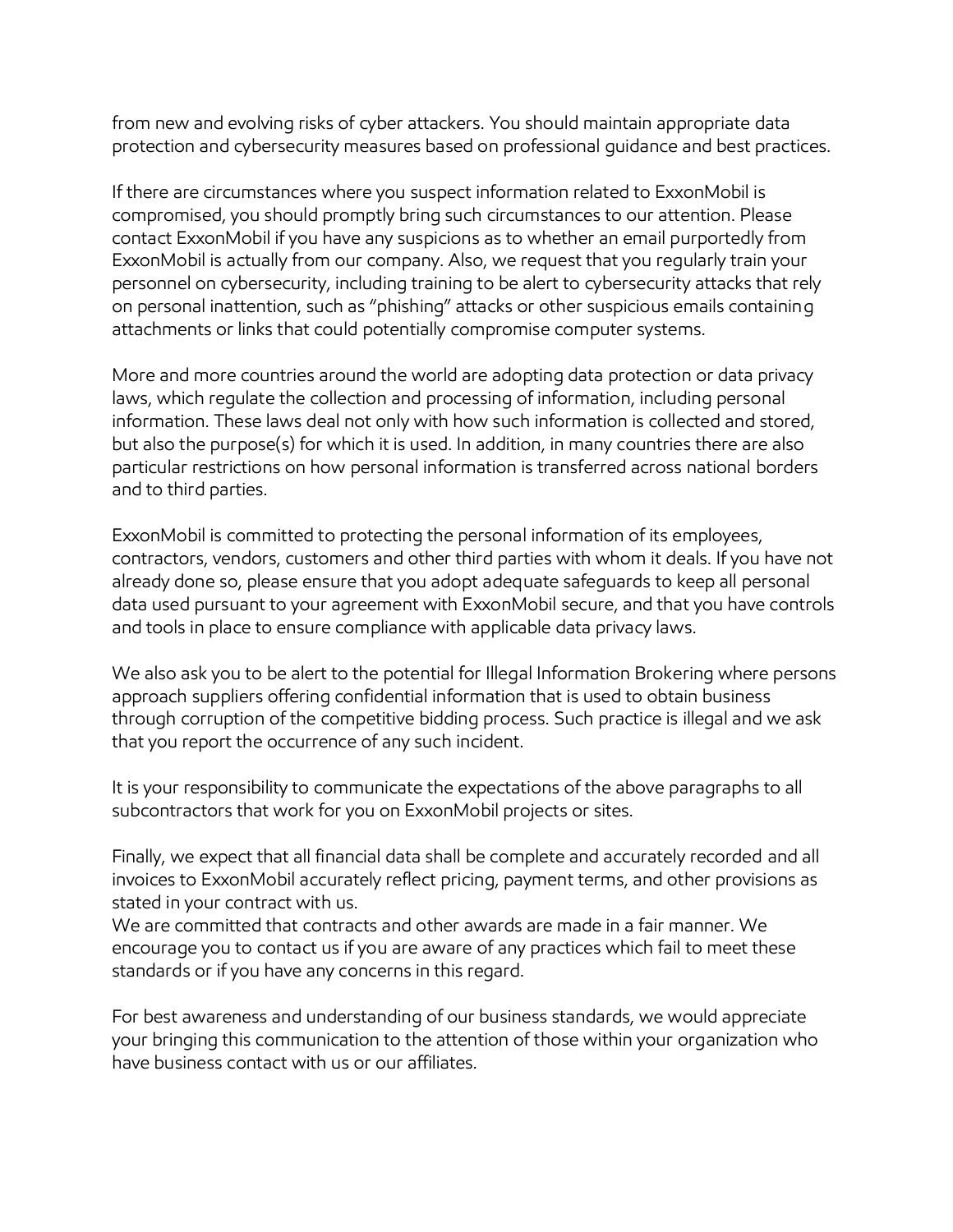Should you at any time have any questions or concerns as to the application of these business standards, please let us know by contacting our Controls Advisor for the applicable region\*.

| Region -       | <b>Controls advisor</b>       | <b>Email address</b>                      | Telephone #    |
|----------------|-------------------------------|-------------------------------------------|----------------|
| Country        |                               |                                           |                |
| <b>USA</b>     | Kimberly Dear                 | kimberly.a.dear@exxonmobil.com            | +18326258054   |
| Canada         | Frank McGurk                  | frank.w.mcgurk@esso.ca                    | +15874765201   |
| Argentina      | Fernanda<br>Castellini        | fernanda.castellini@exxonmobil.com        | +5491130696485 |
| Brazil         | Willy Silva                   | willy.f.silva@exxonmobil.com              | +554136193691  |
| Guyana         | Juanita Mangal                | juanita.mangal@exxonmobil.com             | +5922275644    |
| Europe - All   | Andrey Andreev                | andrey.p.andreev@exxonmobil.com           | +420296577427  |
| Nigeria        | Aminat O Raji-                | aminat.o.raji-                            | +2349087621290 |
|                | Salami                        | salami@exxonmobil.com                     |                |
| Angola         | Leila M Ribeiro               | leilla.m.ribeiro@exxonmobil.com           | +244222679000  |
| Chad and EG    | Karel Bouma                   | karel.bouma@exxonmobil.com                | +420296577127  |
| Iraq and Dubai | Faisal Mustapha               | muhamadfaisal.mustapha@exxonmo<br>bil.com | +97145742558   |
| Malaysia       | Nurshafiza<br>Zulkefli        | nurshafiza.zulkefli@exxonmobil.com        | +60348154917   |
| Australia      | Itthi<br>Panthurungkhan<br>on | itthi.panthurungkhanon@exxonmobi<br>l.com | +6624078951    |
| <b>PNG</b>     | Lai L Wong                    | lai.l.wong@exxonmobil.com                 | +6624078987    |
| Indonesia      | Dewanti<br>Oktadella          | dewanti.oktadella@exxonmobil.com          | +622150921404  |
| Sakhalin       | Kirill Prokudin               | kirill.v.prokudin@exxonmobil.com          | +74242677422   |
| India          | Talreja, Priya                | priya.talreja@exxonmobil.com              | +919867560945  |
| AP - Rest of   | Ruthairat                     | ruthairat.hannarutanan@exxonmobil         | +6624078897    |
| AP             | Hannarutanan                  | .com                                      |                |

\* Alternatively, you may call the ExxonMobil Corporate "hot line" at either 1.800.963.9966 (inside the United States) or

001.972.444.1990 (call collect outside the United States).

## 1 **Corporate Separateness Notice**

Exxon Mobil Corporation has numerous affiliates, many with names that include ExxonMobil, Exxon, Esso and Mobil. For convenience and simplicity in this communication,